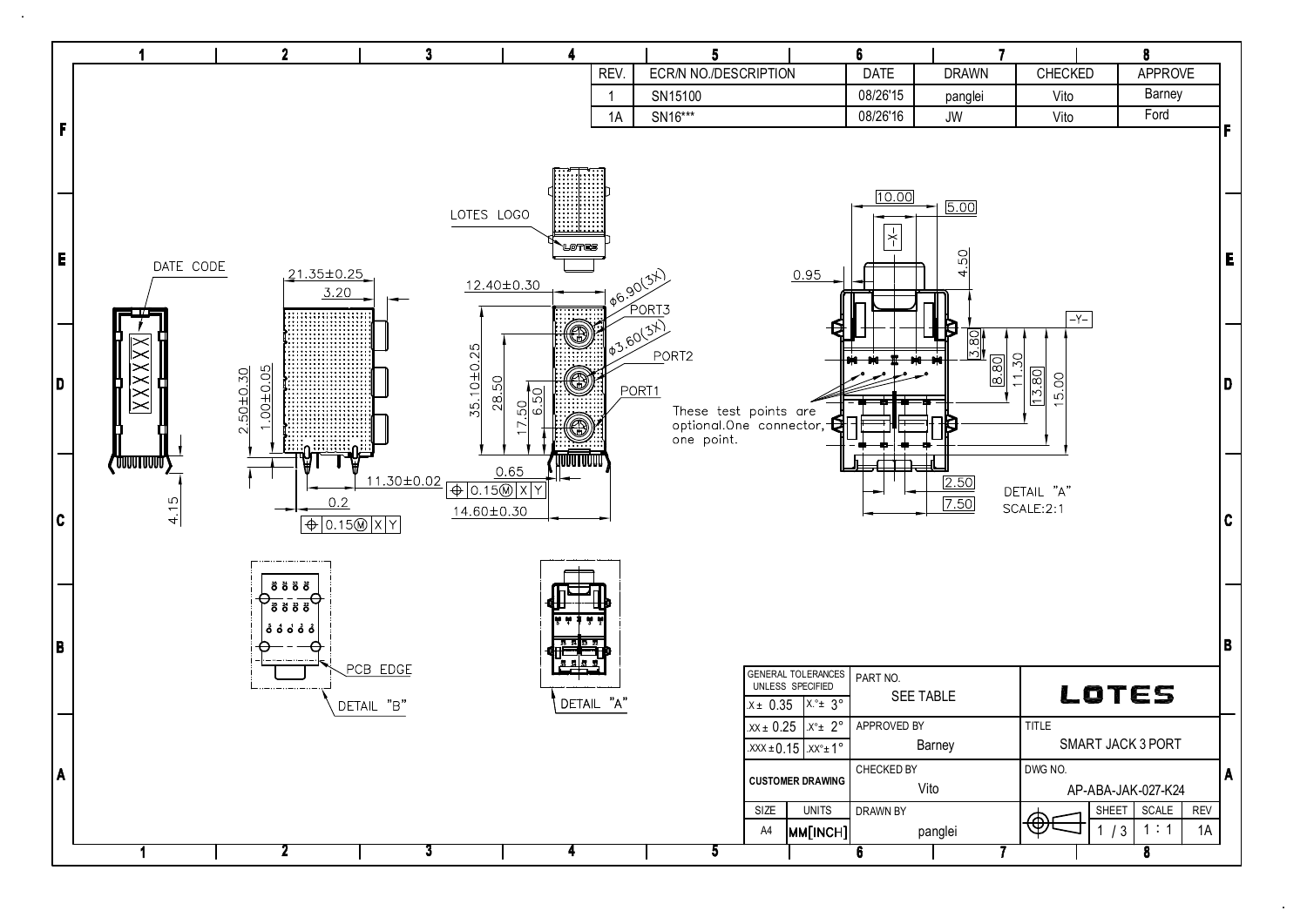|   |                                                                                                                                                                                                                                                                                                              |                 | 2                                          | 3      |                           |                                                                                 |               | 5                                                                                                                                                            |                                                                                                                                                                        | 6                                                                                                                                                                    | 7                                                                                      |                      | 8                                              |                  |     |
|---|--------------------------------------------------------------------------------------------------------------------------------------------------------------------------------------------------------------------------------------------------------------------------------------------------------------|-----------------|--------------------------------------------|--------|---------------------------|---------------------------------------------------------------------------------|---------------|--------------------------------------------------------------------------------------------------------------------------------------------------------------|------------------------------------------------------------------------------------------------------------------------------------------------------------------------|----------------------------------------------------------------------------------------------------------------------------------------------------------------------|----------------------------------------------------------------------------------------|----------------------|------------------------------------------------|------------------|-----|
| F | NOTES:<br>1.MATERIALS:<br>HOUSING: PA66+30%GF,UL 94V-0,COLOR BLACK<br>SPACER:PA66+30%GF,UL 94V-0,COLOR BLACK<br>HAT: PBT+30%GF,UL94V-0<br>SHIELD: SUS430,T=0.20mm<br>TERMINALS: C2680,T=0.2mm<br>GROUND TERMINAL: C2680,T=0.20mm<br>2.PLATING:                                                               |                 |                                            |        |                           | $32-$<br>$33 -$<br>$34$ $\bullet$<br>$35 -$<br>31<br>$22 -$<br>$23 -$<br>24.    |               |                                                                                                                                                              |                                                                                                                                                                        |                                                                                                                                                                      | 14.37<br>[12.08]<br>7.50                                                               |                      |                                                |                  | F.  |
| E | GROUND TERMINAL:NICKEL 50 u" MIN UNDERPLATED<br>MATTE TIN 100 u" MIN ON SOLDER TAIL AREA<br>SHIELD:NICKEL 20 u" MIN AND TIN 50 u"MIN ON SOLDER TAIL AREA<br>3.WAVE SOLDER CAPABLE TO 245±5°C FOR 3±0.5S.<br>4.ROHS COMPLIANT                                                                                 |                 |                                            |        |                           | <b>INSULATOR</b>                                                                | <b>SCHEMA</b> |                                                                                                                                                              |                                                                                                                                                                        | $82.30(8 + j)$<br>[20,100 X)                                                                                                                                         | $\overline{\phantom{a}}^+$<br>32<br>55 54<br>53<br>$\theta$ $\theta$ $\theta$ $\theta$ | 2.50                 | $-Y-$                                          |                  | E   |
| D | 5.MECHANICAL PERFORMANCE.<br>INSERTION FORCE: 3.0kgf MAX<br>WITHDRAWAL FORCE: 0.3kgf MIN<br>DURABILITY:1500 CYCLES.<br>6. ELECTRICAL PERFORMANCE.<br>INSULATION RESISTANCE: 1000MQ MIN<br>DIELECTRIC WITHSTANDING VOLTAGE:500VAC<br>CONTACT RESISTANCE:50mΩMAX.(INITIAL)<br>7. ENVIRONMENTAL CHARACTERSTICS. |                 | $100 \text{m}\Omega$ MAX.(AFTER LIFE TEST) |        |                           | 8.DATE CODE NOTE:<br>XXXXXX<br>-Day<br>-Week<br>-Year<br>9.PRODUCT NUMBER NOTE: |               |                                                                                                                                                              |                                                                                                                                                                        | 87.00(73)<br>(B) 00.100 KV<br>$\overline{\Phi}$ + $\overline{\Phi}$<br>⊕<br>13.80<br>o<br>$\boxed{8.80}$<br>$\left  - \right $<br>$\frac{5.80}{ }$<br>$\frac{55}{2}$ |                                                                                        |                      |                                                |                  | D   |
| C | STORAGE TEMPERATURE RANGE:-40℃~+85℃<br>OPERATION TEMPERATURE:-25℃~+85℃                                                                                                                                                                                                                                       |                 |                                            |        | $A$ $B$ $A$               |                                                                                 | 冈冈冈<br>벷      | Packing type<br>Type serial number<br>K:Lead free/P:Halogen free<br>Product serial number<br>Product type<br>Finished product<br>Wire conťactor<br>Contactor |                                                                                                                                                                        |                                                                                                                                                                      | 5.00<br>[10.00]<br>RECOMMENDED PCB LAYOUT(TOP VIEW)<br>(PCB THICKNESS:1.57±0.05mm.)    | SO<br>$\overline{+}$ | PCB EDGE<br>DETAIL "B"<br>SCALE:2:1            |                  | IC. |
| B |                                                                                                                                                                                                                                                                                                              |                 |                                            |        |                           |                                                                                 |               |                                                                                                                                                              | GENERAL TOLERANCES<br>UNLESS SPECIFIED                                                                                                                                 | PART NO.                                                                                                                                                             | TOLERANCE: ±0.05mm                                                                     |                      | LOTES                                          |                  | B   |
| A | TABLE                                                                                                                                                                                                                                                                                                        |                 |                                            |        |                           |                                                                                 |               |                                                                                                                                                              | .x± 0.35  x.°± 3°<br>$.xx \pm 0.25$ $.x^{\circ} \pm 2^{\circ}$<br>$\overline{.}$ XXX ± 0.15 $\overline{.}$ XX <sup>o</sup> ± 1 <sup>o</sup><br><b>CUSTOMER DRAWING</b> | <b>SEE TABLE</b><br>APPROVED BY<br>CHECKED BY<br>Vito                                                                                                                | Barney                                                                                 | TITLE<br>DWG NO.     | <b>SMART JACK 3 PORT</b><br>AP-ABA-JAK-027-K24 |                  | A   |
|   | ABA-JAK-027-K24                                                                                                                                                                                                                                                                                              | <b>RED 701C</b> | GREEN 577C BLUE 284C                       | PORT 3 | Au 1u"min<br>CONTACT AREA |                                                                                 |               | SIZE<br>A4                                                                                                                                                   | <b>UNITS</b><br>MM[INCH]                                                                                                                                               | DRAWN BY                                                                                                                                                             |                                                                                        |                      | SCALE<br>SHEET<br>2/3<br>1:1                   | <b>REV</b><br>1A |     |
|   | PART NO.                                                                                                                                                                                                                                                                                                     | PORT 1          | PORT 2                                     | 3      |                           | 4                                                                               |               | Ð                                                                                                                                                            |                                                                                                                                                                        | 6                                                                                                                                                                    | panglei                                                                                |                      | 8                                              |                  |     |